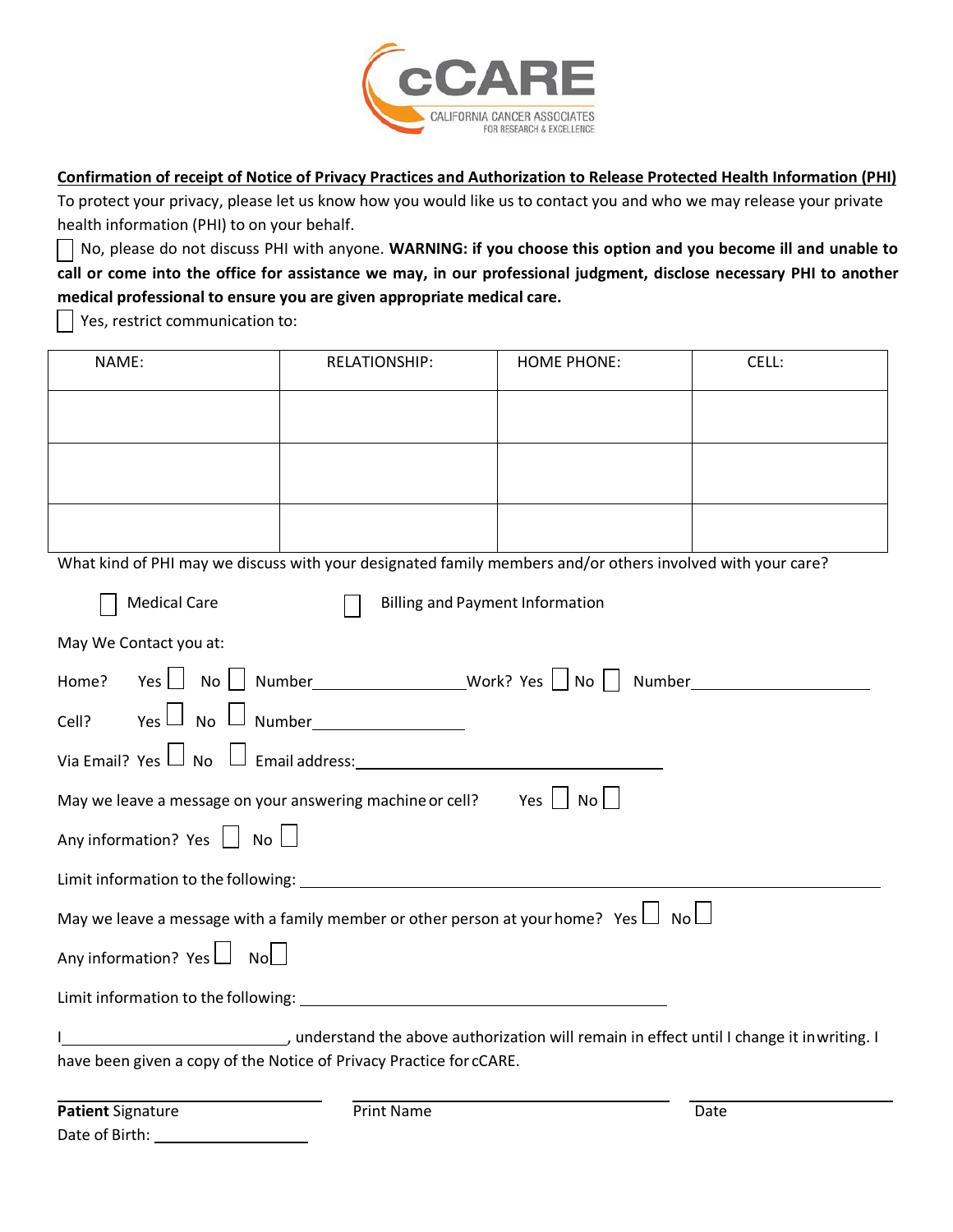# **CALIFORNIA CANCER ASSOCIATES FOR RESEARCH AND EXCELLENCE NOTICE OF PRIVACY PRACTICES**

Privacy Manager: Ryan White

1510 E Herndon Avenue Suite 310 Fresno, CA 93720 Fresno, CA 93720 (559)326-1222 (559) 326-1222

#### **EFFECTIVE DATE: MAY 19, 2016 THIS NOTICE DESCRIBES HOW MEDICAL INFORMATION ABOUT YOU MAY BE USED AND DISCLOSED AND HOW YOU CAN GET ACCESS TO THIS INFORMATION. PLEASE REVIEW IT CAREFULLY.**

California Cancer Associates for Research and Excellence, Inc. a California medical corporation (CCARE) understands the importance of maintaining the confidentiality of your medical and personal information and is committed to maintaining the confidentiality of such information. In our provision of services for you and your health care providers, we create and obtain various records concerning your medical condition, the care and treatment provided on your behalf and payment for your medical services. We use these records to ensure you receive the best possible medical care, to obtain payment for services provided for you and to enable us to meet our professional and legal obligations. CCARE is required by law to maintain the privacy of your personal information and to provide you with this notice of our legal duties and privacy practices with respect to such information. If you have any questions about this notice, please contact the Privacy Official identified above.

# **A. USE AND DISCLOSURE OF YOUR HEALTH INFORMATION**

In its provision of services, CCARE obtains health information about you and stores it in paper form and on computers. This compilation of information is commonly referred to as your medical record. The information contained in your medical record includes information that enables us to identify and contact you (for example, your name, address, phone number, *etc.*), information about your medical condition and the treatment of your medical condition, and information about sources of payment for your medical care, among other things. The medical record is the property of CCARE and/or your health care provider, but the information in the medical record belongs to you. The law permits CCARE to use and disclose the information in your medical record for the following purposes:

1. Treatment. CCARE discloses your medical information to physicians and other health care providers who are involved in providing the care you need. We also may disclose your medical information to your family, close personal friends, personal representatives, and others identified by you to the extent such information is relevant to their involvement in your health care or payment related to your health care.

2. Payment. CCARE uses and discloses information about you to obtain payment for the health care services provided on your behalf. For example, CCARE provides certain information about you to your health plan to obtain payment for your health care services.

3. Health Care Operations. CCARE uses and discloses information about you to operate CCARE's business. For example, CCARE uses and discloses your information to improve the quality of care you receive and to evaluate the competence and qualifications of our staff. CCARE may use and disclose information about you to your health plan to obtain authorization for the provision of additional services or to obtain a referral to a physician. CCARE also may also use and disclose your information for medical reviews, legal services and audits, including fraud and abuse detection and compliance programs and business planning and management. CCARE may share your medical information with its "business associates" that perform administrative and other services for CCARE. CCARE has a written contract with each of these business associates that contains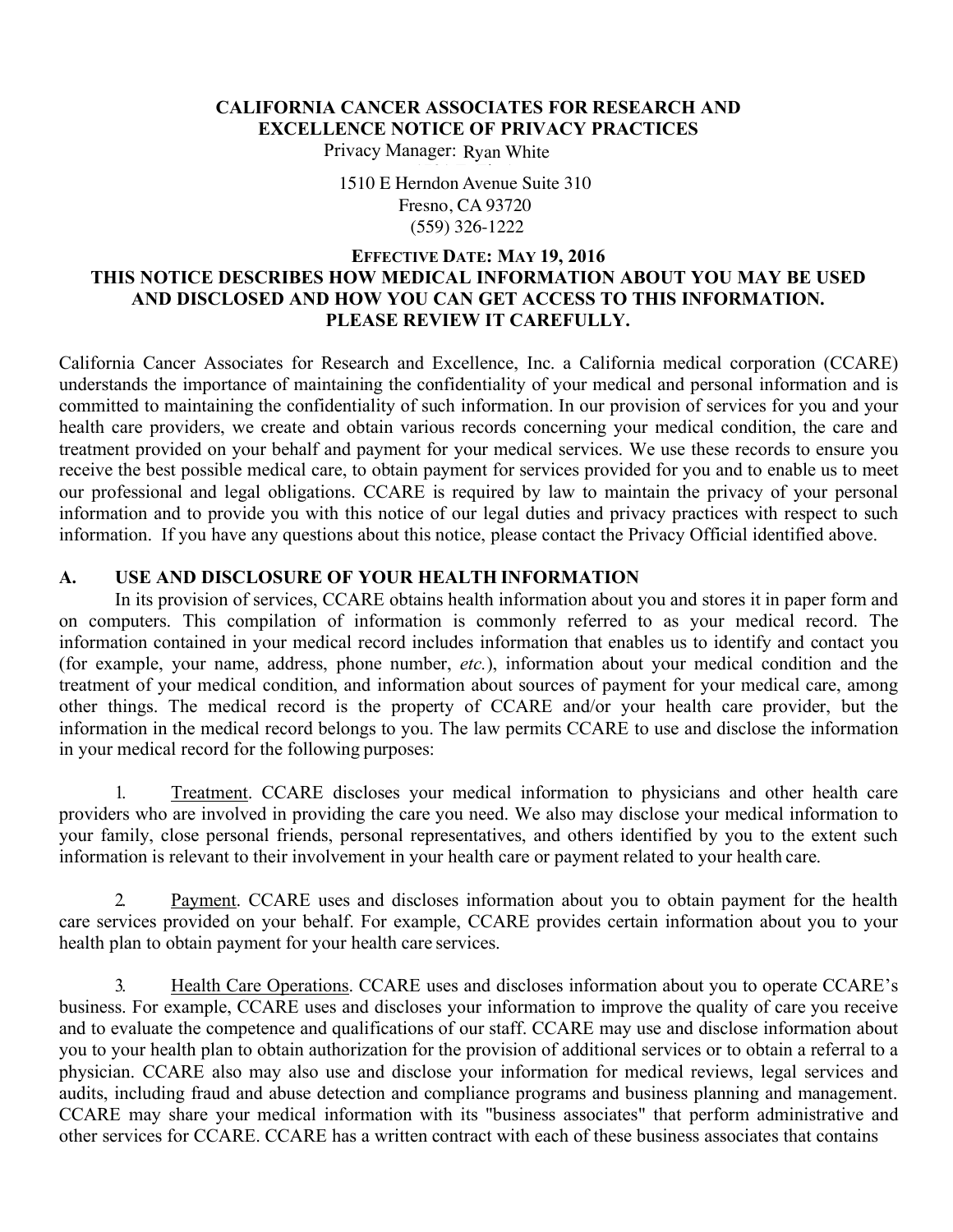terms requiring them to protect the confidentiality of your information to the same extent CCARE is required to protect your information. Upon request, CCARE may share your information with other health care providers, health care clearinghouses and health plans that have a relationship with you to assist them in (i) their performance of health care quality assessment and improvement activities, (ii) their efforts to improve their provision of health care services or to reduce health care costs, (iii) their evaluation of the competence, qualifications and performance of their health care professionals, (iv) their training programs, (v) their accreditation, certification and licensing activities and (vi) their health care fraud and abuse detection and compliance efforts.

4. Appointment Reminders. CCARE may use your identifying information to contact you and to remind you about health care appointments. If you are not home, we may leave information about the date, time and location of your appointment on your answering machine or in a message left with the person answering the phone, but we will not disclose the purpose of the appointment or the nature of your medical condition.

5. Sign-In Sheet. For security purposes, CCARE requires all visitors to sign-in at its reception desk. Consequently, your name may be seen by and disclosed to other visitors of CCARE. We may also call out your name when we are ready to see you.

6. Notification and Communication with Family and Friends. CCARE may use your information to notify (or to enable another authorized person to notify) your family, your personal representative or another person responsible for or involved in your care about your location and your general condition. In the event of a disaster, CCARE may disclose your information to a relief organization that is coordinating notification efforts. If you are able and available to agree or object to CCARE's disclosure of your information to the people described above, you will be given an opportunity to object to the disclosures, although CCARE may disclose your information during a disaster despite your objection if CCARE believes such disclosure is necessary to respond to the emergency. If you are unable or unavailable to agree or object, CCARE will use its best judgment when communicating with your family, friends and others.

7. Marketing. CCARE may contact you to give you information about products or services related to your treatment, case management and care coordination, or to direct or recommend other treatment or healthrelated benefits and services that may be of interest to you, or to provide you with small gifts. CCARE also may encourage you to purchase a product or service when we see you. CCARE will not disclose your medical information to third parties for marketing purposes without first obtaining your written authorization. If CCARE will receive any financial remuneration from a third-party to market products or services to you, the form of authorization provided by CCARE will explain that such remuneration isinvolved.

8. Required by Law. CCARE will use and disclose your information to the extent required by applicable laws, but we will limit our use and disclosure to the amount and type of information required to be disclosed. When the law requires us to report abuse, neglect or domestic violence, to respond to judicial or administrative proceedings, or to disclose your information to law enforcement officials, we will further comply with the requirement set forth below concerning those activities.

9. Public Health. CCARE may, and is sometimes required by law, to disclose your health information to public health authorities for purposes related to preventing or controlling disease, injury or disability; reporting elder or dependent adult abuse or neglect; reporting domestic violence; reporting to the Food and Drug Administration certain problems with products and reactions to medications; and reporting disease or infection exposure. When CCARE reports suspected elder or dependent adult abuse or domestic violence, CCARE will inform you or your personal representative promptly of such report unless, in our best professional judgment, we believe the notification would place you at risk of serious harm or would require informing a personal representative we believe is responsible for the abuse or harm.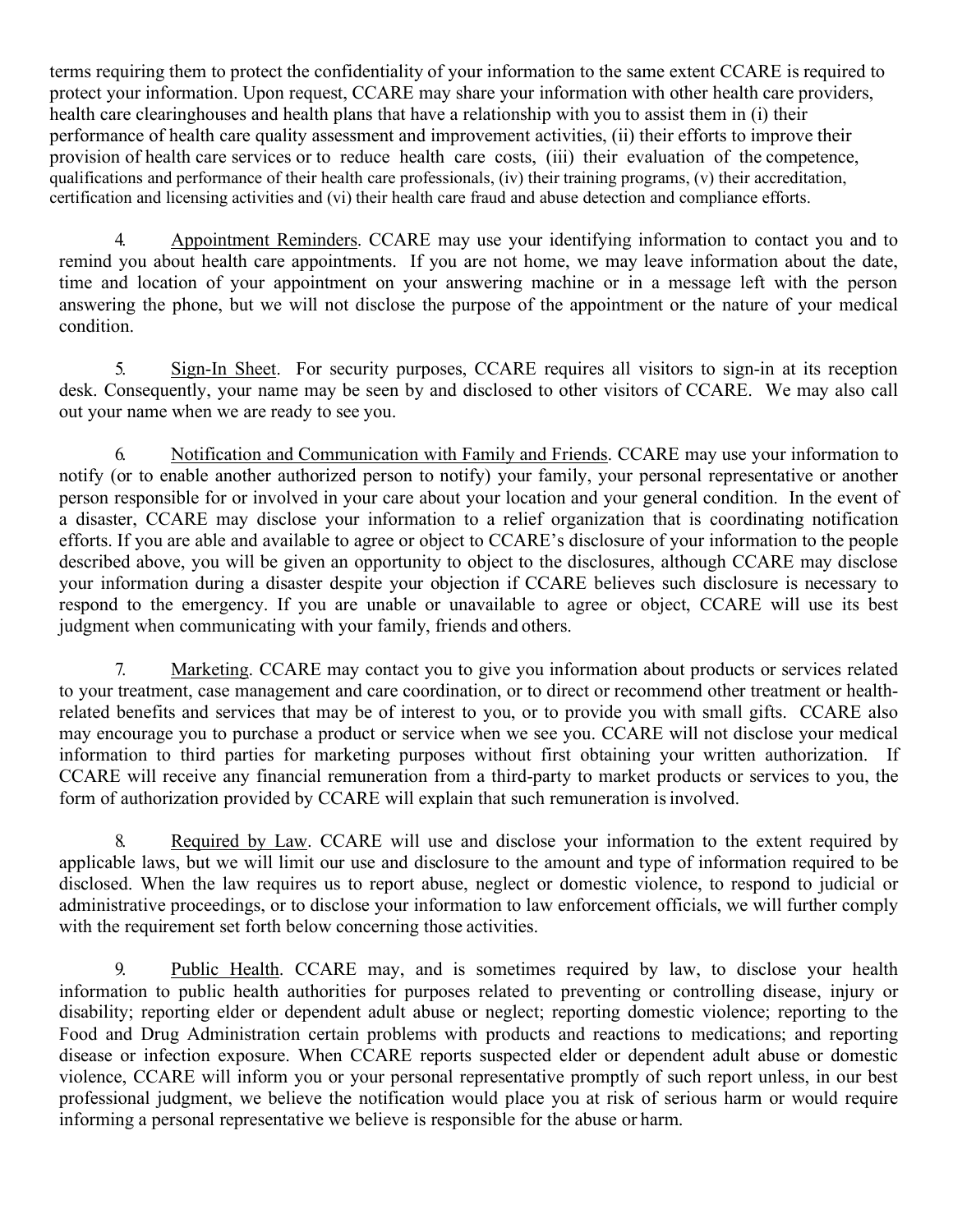10. Health Oversight Activities. CCARE may, and is sometimes required by law, to disclose your health information to health oversight agencies during the course of audits, investigations, inspections, licensure and other proceedings, subject to limitations imposed by applicable laws.

11. Judicial and Administrative Proceedings. CCARE may, and is sometimes required by law, to disclose your health information in the course of an administrative or judicial proceeding. CCARE also may disclose your information in response to a subpoena, discovery request or other lawful process if reasonable efforts have been made to notify you of the request and you have not objected, or if a court or administrative order has resolved your objections.

12. Law Enforcement. CCARE may, and is sometimes required by law, to disclose your health information to a law enforcement official for the purpose of identifying or locating a suspect, fugitive, material witness or missing person, or complying with a court order, warrant, grand jury subpoena or other law enforcement purpose.

13. Coroners. CCARE may, and may be required by law, to disclose your health information to a coroner in connection with his or her investigation of your death.

14. Organ or Tissue Donation. CCARE may disclose your health information to organizations involved in procuring, banking or transplanting organs and tissues.

15. Public Safety. CCARE may, and is sometimes required by law, to disclose your health information to appropriate persons in order to prevent or lessen a serious and imminent threat to the health or safety of a particular person or the general public.

16. Specialized Government Functions. CCARE may disclose your health information for military or national security purposes or to correctional institutions or law enforcement officers that have you in their lawful custody.

17. Workers' Compensation. CCARE may disclose your health information as necessary to comply with worker's compensation laws. For example, to the extent your care is covered by workers' compensation, CCARE may make periodic reports to your employer about your condition. CCARE may also be required by law to report cases of occupational injury or occupational illness to your employer or your employer's workers' compensation insurer.

18. Change of Ownership. If CCARE is sold or merged with another organization, your health information/record will become the property of the new owner, although you will maintain the right to request that copies of your health information be transferred to another physician or medical group.

19. Research. CCARE may disclose your health information to researchers if your written authorization is not required for such disclosure, as approved by an Institutional Review Board or privacy board or in compliance with governing law.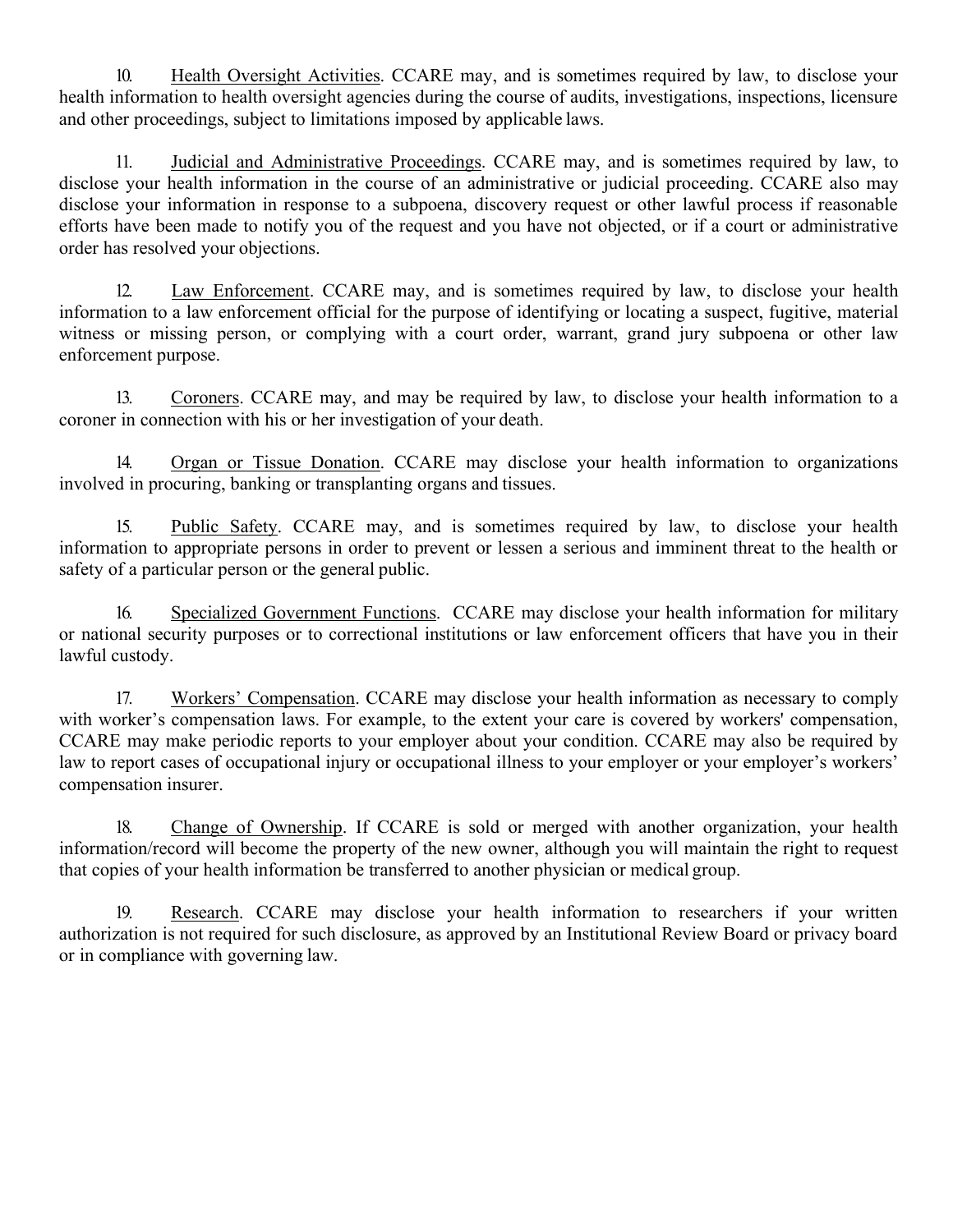# **B. WHEN CCARE WILL NOT USE OR DISCLOSE YOUR HEALTH INFORMATION**

Except as described in this notice of privacy practices, CCARE will not use or disclose health information which identifies you without your written authorization. If you do authorize CCARE to use or disclose your health information for another purpose, you may revoke your authorization in writing at any time. Specifically, CCARE will obtain your authorization to use or disclose your health information in connection with any of the following:

1. Psychotherapy Notes. CCARE will obtain your authorization for any use or disclosure of your psychotherapy notes, except: (a) to carry out the following treatment, payment, or health care operations: (1) use by the originator of the psychotherapy notes for your treatment; (2) use or disclosure by CCARE for its own training programs in which students, trainees, or practitioners in mental health learn under supervision to practice or improve their skills in group, joint, family, or individual counseling; or (3) use or disclosure by CCARE to defend itself in a legal action or other proceeding brought by you; (b) use or disclosure to the Secretary of the Department of Health and Human Services or other applicable government agencies to the extent required to establish CCARE's compliance with applicable laws; (c) when required by law; (d) to comply with oversight requirements with respect to the originator of the psychotherapy notes; (e) to a coroner or medical examiner, as necessary and appropriate, or (f) to prevent or lessen a serious and imminent threat to the health or safety of a person or the public.

2. Marketing. As further described in section A.5 above, CCARE will obtain your authorization for any use or disclosure of your protected health information for marketing purposes, unless the marketing communication is in the form of (a) a face-to-face communication made to you by CCARE, or (b) a promotional gift of nominal value provided to you by CCARE.

3. Sale of Protected Health Information. CCARE will obtain your authorization for any disclosure of your protected health information that constitutes a sale of your protected health information. Such authorization will state that the sale will result in payment to CCARE.

# **C. YOUR HEALTH INFORMATION RIGHTS**

1. Right to Request Special Privacy Protections. You have the right to request in writing that CCARE restrict its use and disclosure of your health information. CCARE may accept or reject your request in its sole discretion, and will notify you of its decision. Notwithstanding the foregoing, unless otherwise required by law, CCARE will comply with your request to restrict disclosure of your health information to a health plan for purposes of carrying out payment or health care operations if the health information pertains solely to a health care item or service for which your health care provider has been paid in full by you or by a person other than the health plan.

2. Right to Request Confidential Communications. You have the right to request that you receive your health information in a specific way or at a specific location. CCARE will comply with all reasonable written requests that specify how or where you wish to receive these communications.

3. Right to Inspect and Copy. You have the right to inspect and copy your health information, with limited exceptions. To access your information, you must submit a written request detailing the information you would like to access that specifies whether you would like to inspect the information or obtain a copy of the information. CCARE will charge a reasonable fee, as allowed by law, for copies of your health information. CCARE may deny your request for access under limited circumstances. If CCARE denies your request to access your child's records because we believe allowing access would be reasonably likely to cause substantial harm to your child, you will have a right to appeal our decision. If CCARE denies your request to access your psychotherapy notes, you will have the right to have them transferred to another mental health professional for a second opinion regarding whether you should be allowed access to the psychotherapy notes.

Right to Amend or Supplement Your Medical Record. You have a right to request that CCARE amend information you believe is incorrect or incomplete. You must make your amendment request in writing and must include the reason you believe the information is inaccurate or incomplete. CCARE is not required to